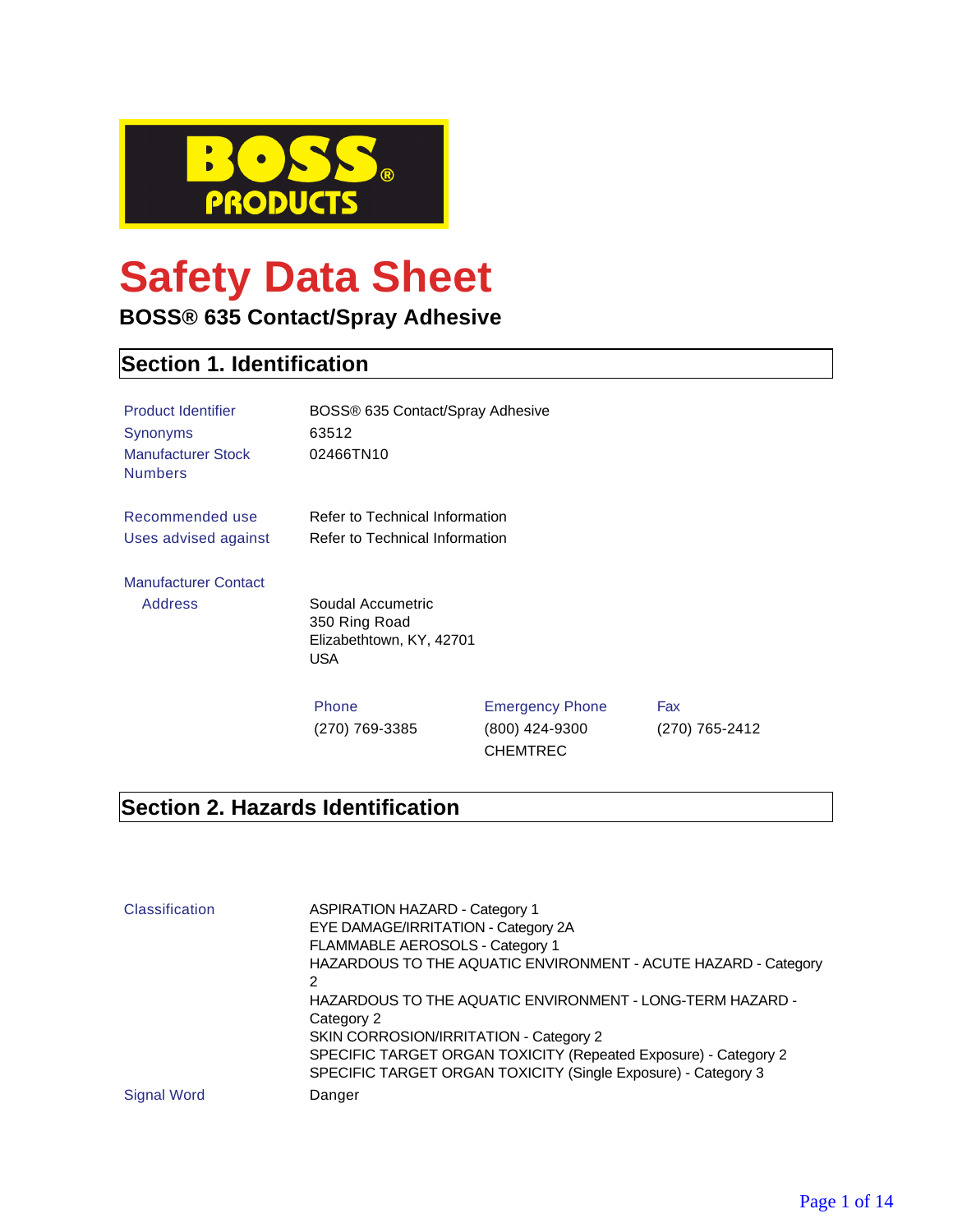| Pictogram                                         |                                                                                                                                                                                                                                                                                                                                                                                                                                                                                                                                                                                                                                                                                                                                           |
|---------------------------------------------------|-------------------------------------------------------------------------------------------------------------------------------------------------------------------------------------------------------------------------------------------------------------------------------------------------------------------------------------------------------------------------------------------------------------------------------------------------------------------------------------------------------------------------------------------------------------------------------------------------------------------------------------------------------------------------------------------------------------------------------------------|
| <b>Hazard Statements</b>                          | Causes serious eye irritation<br>Causes skin irritation<br>Extremely flammable aerosol<br>May be fatal if swallowed and enters airways<br>May cause damage to organs through prolonged or repeated exposure.<br>May cause drowsiness or dizziness.                                                                                                                                                                                                                                                                                                                                                                                                                                                                                        |
|                                                   | Toxic to aquatic life with long lasting effects<br>Toxic to aquatic life                                                                                                                                                                                                                                                                                                                                                                                                                                                                                                                                                                                                                                                                  |
| <b>Precautionary Statements</b>                   |                                                                                                                                                                                                                                                                                                                                                                                                                                                                                                                                                                                                                                                                                                                                           |
| Response                                          | Call a poison center/doctor if you feel unwell.<br>Collect spillage<br>Do NOT induce vomiting.<br>Get medical advice/attention if you feel unwell.<br>If eye irritation persists: Get medical advice/attention.<br>If in eyes: Rinse cautiously with water for several minutes. Remove contact<br>lenses, if present and easy to do. Continue rinsing.<br>If inhaled: Remove person to fresh air and keep comfortable for breathing.<br>If medical advice is needed, have product container or label at hand.<br>If on skin: Wash with plenty of water.<br>If skin irritation occurs: Get medical advice/attention.<br>If swallowed: Immediately call a poison center/doctor.<br>Take off contaminated clothing and wash it before reuse. |
| Prevention                                        | Avoid release to the environment<br>Do not breathe dust/fume/gas/mist/ vapors/spray.<br>Do not spray on an open flame or other ignition source.<br>Keep away from heat.<br>Pressurized container: Do not pierce or burn, even after use.<br>Use only outdoors or in a well-ventilated area.<br>Wash thoroughly after handling.<br>Wear eye protection/face protection.<br>Wear protective gloves.                                                                                                                                                                                                                                                                                                                                         |
| <b>Storage</b>                                    | Protect from sunlight. Do not expose to temperatures exceeding 50 °C/122 °F.<br>Store in a well-ventilated place. Keep container tightly closed.<br>Store locked up.                                                                                                                                                                                                                                                                                                                                                                                                                                                                                                                                                                      |
| <b>Disposal</b>                                   | Dispose of contents/container in accordance with local, state and federal<br>regulations.                                                                                                                                                                                                                                                                                                                                                                                                                                                                                                                                                                                                                                                 |
| Ingredients of unknown<br>toxicity                | 71.63%                                                                                                                                                                                                                                                                                                                                                                                                                                                                                                                                                                                                                                                                                                                                    |
| <b>Hazards not Otherwise</b><br><b>Classified</b> |                                                                                                                                                                                                                                                                                                                                                                                                                                                                                                                                                                                                                                                                                                                                           |
| <b>Additional Information</b>                     | None known                                                                                                                                                                                                                                                                                                                                                                                                                                                                                                                                                                                                                                                                                                                                |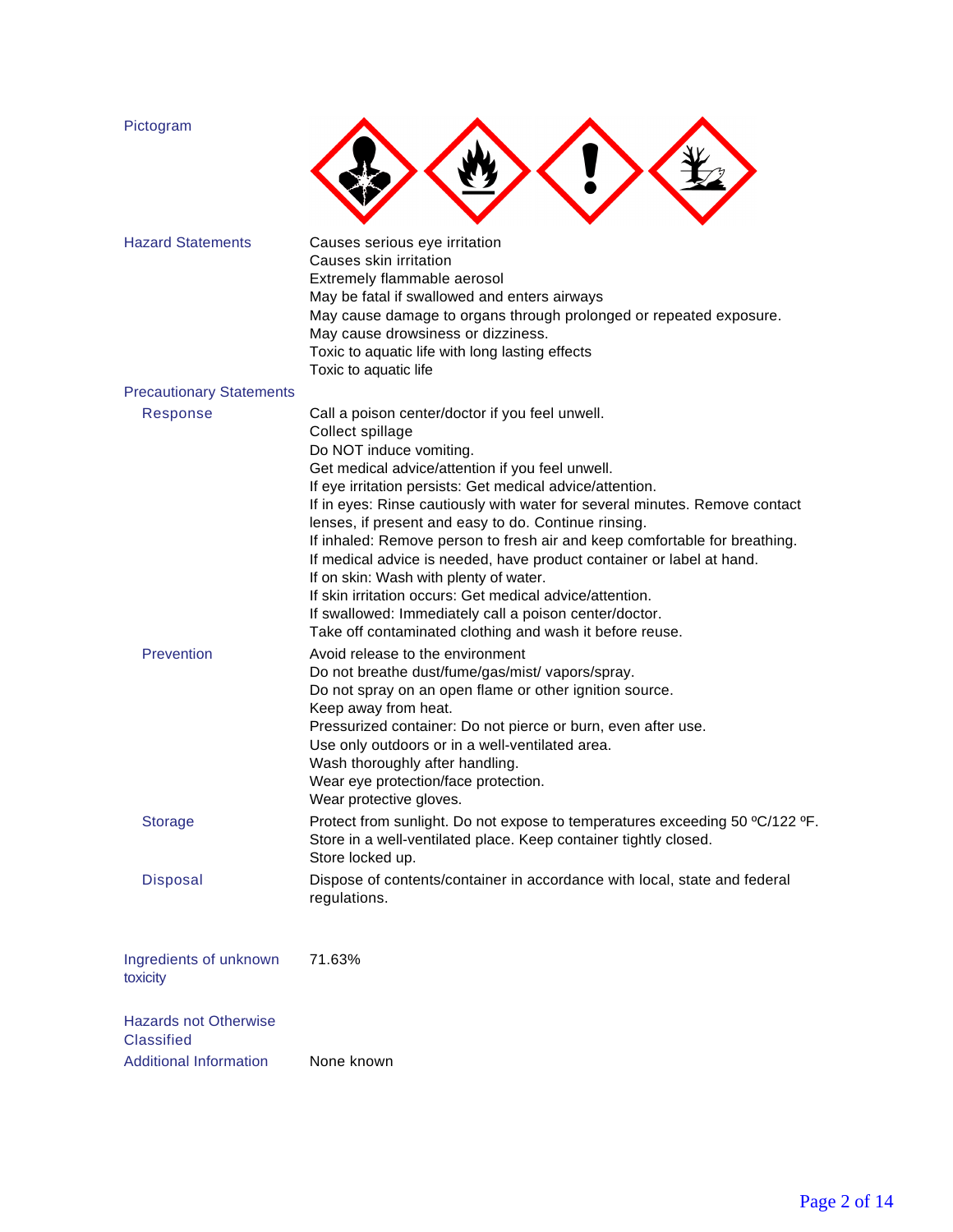### **Section 3. Ingredients**

| <b>CAS</b>    | <b>Ingredient Name</b>                   | Weight %       |
|---------------|------------------------------------------|----------------|
| $96-14-0$     | Methyl-3-Pentane                         | $1\% - 2.5\%$  |
| 115-10-6      | Dimethyl ether                           | $10\% - 20\%$  |
| 110-54-3      | Hexane                                   | $10\% - 20\%$  |
|               | Other components below reportable levels | 10% - 20%      |
| 107-83-5      | 2-Methyl-pentane                         | $2.5\% - 10\%$ |
| $67 - 64 - 1$ | 2-Propanone                              | $20\% - 40\%$  |
| 74-98-6       | Propane                                  | $20\% - 40\%$  |

**Occupational exposure limits, if available, are listed in Section 8.**

### **Section 4. First-Aid Measures**

| Indication of immediate<br>medical attention and<br>special treatment needed | Provide general supportive measures and treat symptomatically. Keep victim<br>under observation. Symptoms may be delayed.                                                                                                                                                                                                                                         |
|------------------------------------------------------------------------------|-------------------------------------------------------------------------------------------------------------------------------------------------------------------------------------------------------------------------------------------------------------------------------------------------------------------------------------------------------------------|
| <b>Inhalation</b>                                                            | Remove victim to fresh air and keep at rest in a position comfortable for<br>breathing. Oxygen or artificial respiration if needed. Call a POISON CENTER or<br>doctor/physician if you feel unwell.                                                                                                                                                               |
| <b>Skin Contact</b>                                                          | Wash skin with soap and water. Get medical attention if irritation or ill effects<br>develop or persist.                                                                                                                                                                                                                                                          |
| Ingestion                                                                    | Rinse mouth. Get medical advice/attention if you feel unwell.                                                                                                                                                                                                                                                                                                     |
| Most important<br>symptoms/effects, acute<br>and delayed                     | May cause drowsiness and dizziness. Headache. Nausea, vomiting. Irritation<br>of nose and throat. Aspiration may cause pulmonary edema and pneumonitis.<br>Severe eye irritation. Symptoms may include stinging, tearing, redness,<br>swelling, and blurred vision. Skin irritation. May cause redness and pain.<br>Prolonged exposure may cause chronic effects. |
| <b>General information</b>                                                   | If exposed or concerned: Get medical advice/attention. If you feel unwell, seek<br>medical advice (show the label where possible). Ensure that medical<br>personnel are aware of the material(s) involved, and take precautions to<br>protect themselves. Show this safety data sheet to the doctor in attendance.                                                |

### **Section 5. Fire Fighting Measures**

| <b>Suitable Extinguishing</b><br>Media                              | Alcohol resistant foam. Dry powder. Carbon dioxide (CO2).                                                                                                                                                                                        |
|---------------------------------------------------------------------|--------------------------------------------------------------------------------------------------------------------------------------------------------------------------------------------------------------------------------------------------|
| Unsuitable Extinguishing<br>Media                                   | Do not use water jet as an extinguisher, as this will spread the fire.                                                                                                                                                                           |
| Specific hazazrds arising<br>from the chemical                      | Contents under pressure. Pressurized container may explode when exposed<br>to heat or flame.                                                                                                                                                     |
| Special protective<br>equipment and<br>precautions for firefighters | Firefighters must use standard protective equipment including flame retardant<br>coat, helmet with face shield, gloves, rubber boots, and in enclosed spaces,<br>SCBA.                                                                           |
| Fire-fighting<br>equipment/instructions                             | Move containers from fire area if you can do so without risk. Containers should<br>be cooled with water to prevent vapor pressure build up. For massive fire in<br>cargo area, use unmanned hose holder or monitor nozzles, if possible. If not, |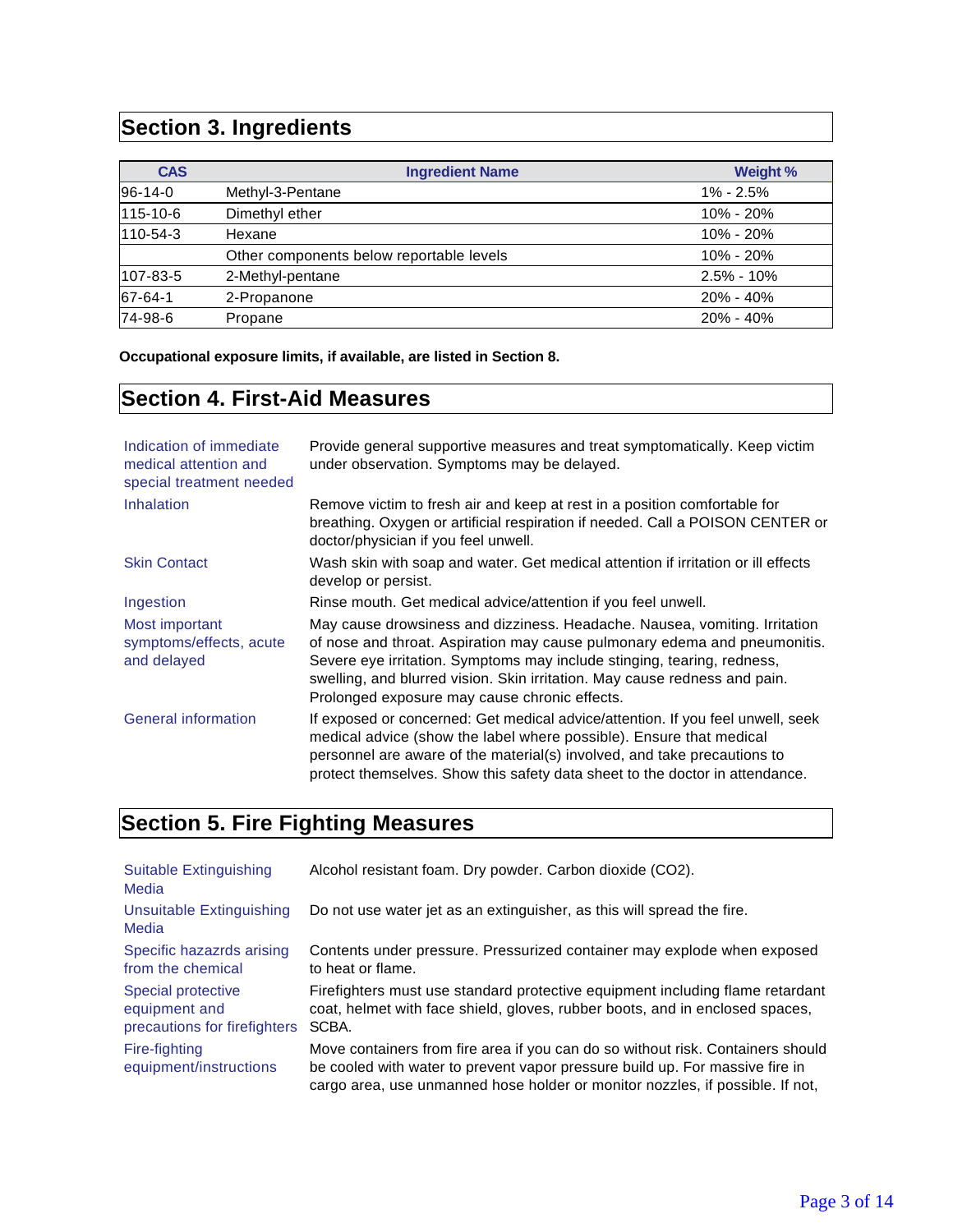|                       | withdraw and let fire burn out.                                                   |
|-----------------------|-----------------------------------------------------------------------------------|
| Specific methods      | Use standard firefighting procedures and consider the hazards of other            |
|                       | involved materials. Move containers from fire area if you can do so without risk. |
|                       | In the event of fire and/or explosion do not breathe fumes.                       |
| General fire hazardds | Extremely flammable aerosol.                                                      |

### **Section 6. Accidental Release Measures**

| Personal precautions,<br>protective equipment and<br>emergency procedures | Keep unnecessary personnel away. Keep people away from and upwind of<br>spill/leak. Keep out of low areas. Wear appropriate protective equipment and<br>clothing during clean-up. Do not breathe gas. Do not touch damaged<br>containers or spilled material unless wearing appropriate protective clothing.<br>Ventilate closed spaces before entering them. Local authorities should be<br>advised if significant spillages cannot be contained. For personal protection,<br>see section 8 of the SDS.                                                                      |
|---------------------------------------------------------------------------|-------------------------------------------------------------------------------------------------------------------------------------------------------------------------------------------------------------------------------------------------------------------------------------------------------------------------------------------------------------------------------------------------------------------------------------------------------------------------------------------------------------------------------------------------------------------------------|
| Methods and materials for<br>containment and cleaning<br><b>up</b>        | Refer to attached safety data sheets and/or instructions for use. Eliminate all<br>ignition sources (no smoking, flares, sparks, or flames in immediate area).<br>Keep combustibles (wood, paper, oil, etc.) away from spilled material. Stop<br>leak if you can do so without risk. Move the cylinder to a safe and open area if<br>the leak is irreparable. Isolate area until gas has dispersed. Prevent entry into<br>waterways, sewer, basements or confined areas. Following product recovery,<br>flush area with water. For waste disposal, see section 13 of the SDS. |
|                                                                           | Environmental precautions Avoid release to the environment. Inform appropriate managerial or<br>supervisory personnel of all environmental releases. Prevent further leakage<br>or spillage if safe to do so. Avoid discharge into drains, water courses or onto<br>the ground.                                                                                                                                                                                                                                                                                               |

### **Section 7. Handling and Storage**

| <b>Precautions for safe</b><br>handling                                   | Obtain special instructions before use. Do not handle until all safety<br>precautions have been read and understood. Pressurized container: Do not<br>pierce or burn, even after use. Do not use if spray button is missing or<br>defective. Do not spray on a naked flame or any other incandescent material.<br>Do not smoke while using or until sprayed surface is thoroughly dry. Do not<br>cut, weld, solder, drill, grind, or expose containers to heat, flame, sparks, or<br>other sources of ignition. All equipment used when handling the product must<br>be grounded. Do not re-use empty containers. Do not breathe gas. Avoid<br>contact with eyes, skin, and clothing. Avoid prolonged exposure. Use only in<br>well-ventilated areas. Should be handled in closed systems, if possible.<br>Pregnant or breastfeeding women must not handle this product. Wear<br>appropriate personal protective equipment. Wash hands thoroughly after<br>handling. Avoid release to the environment. Observe good industrial hygiene<br>practices. |
|---------------------------------------------------------------------------|------------------------------------------------------------------------------------------------------------------------------------------------------------------------------------------------------------------------------------------------------------------------------------------------------------------------------------------------------------------------------------------------------------------------------------------------------------------------------------------------------------------------------------------------------------------------------------------------------------------------------------------------------------------------------------------------------------------------------------------------------------------------------------------------------------------------------------------------------------------------------------------------------------------------------------------------------------------------------------------------------------------------------------------------------|
| <b>Conditions for safe</b><br>storage, including any<br>incompatibilities | Store locked up. Pressurized container. Protect from sunlight and do not<br>expose to temperatures exceeding 50°C/122 °F. Do not puncture, incinerate or<br>crush. Do not handle or store near an open flame, heat or other sources of<br>ignition. This material can accumulate static charge which may cause spark<br>and become an ignition source. Refrigeration recommended. Store away from<br>incompatible materials (see Section 10 of the SDS).                                                                                                                                                                                                                                                                                                                                                                                                                                                                                                                                                                                             |
|                                                                           | Level 2 Aerosol.                                                                                                                                                                                                                                                                                                                                                                                                                                                                                                                                                                                                                                                                                                                                                                                                                                                                                                                                                                                                                                     |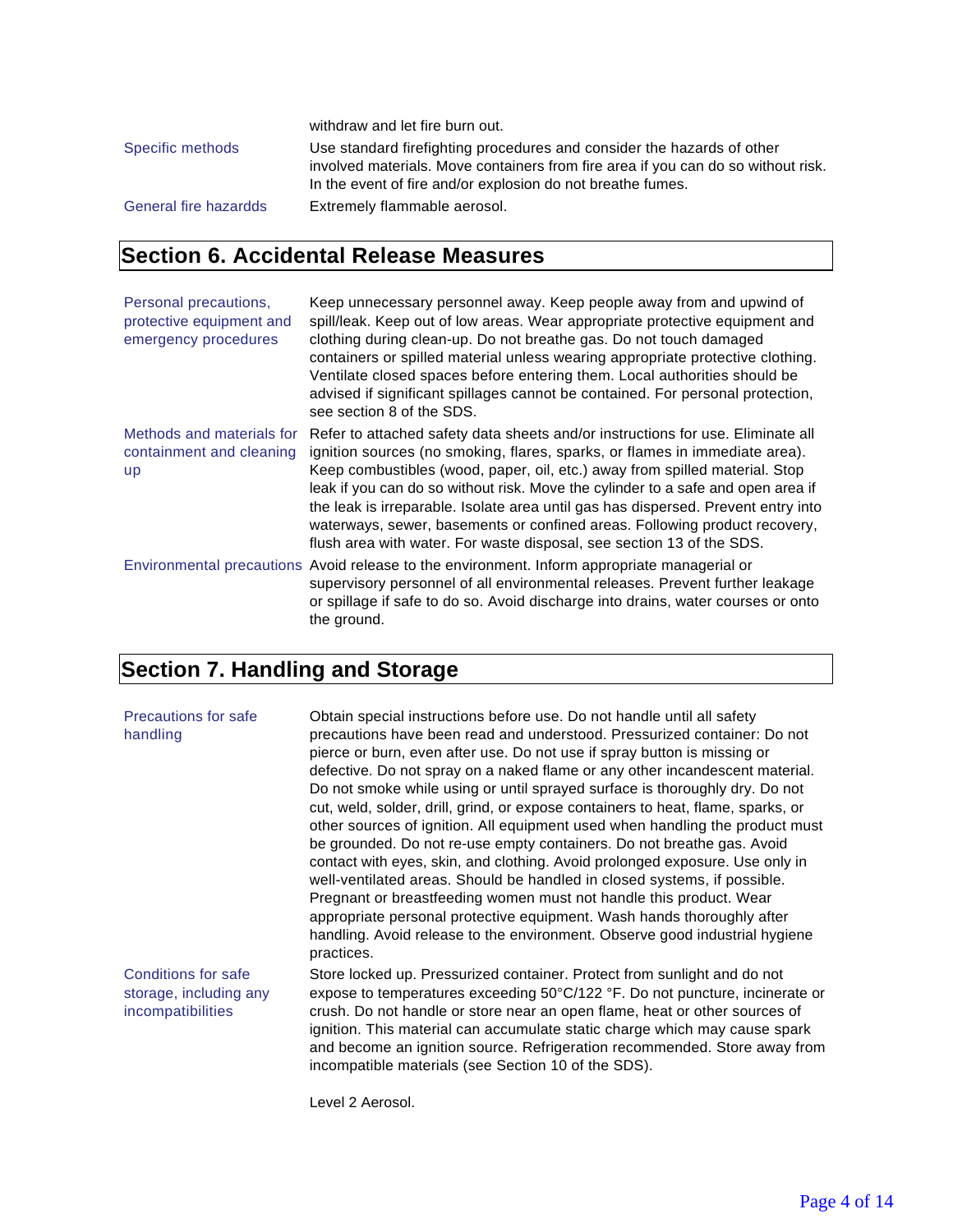# **Section 8. Exposure Controls/Personal Protection**

| <b>Occupational Exposure</b><br>Limits  | Ingredient Name                                                                                                                                                          | <b>ACGIH</b><br><b>TLV</b> | <b>OSHA PEL</b>                 | <b>STEL</b> |
|-----------------------------------------|--------------------------------------------------------------------------------------------------------------------------------------------------------------------------|----------------------------|---------------------------------|-------------|
|                                         | Methyl-3-Pentane                                                                                                                                                         | 500 ppm                    | 500 ppm                         | N/A         |
|                                         | Dimethyl ether                                                                                                                                                           | N/A                        | 400 ppm                         | N/A         |
|                                         | Hexane                                                                                                                                                                   | 50 ppm                     | 500 ppm                         | 1000<br>ppm |
|                                         | Other components below reportable<br>levels                                                                                                                              | N/A                        | N/A                             | N/A         |
|                                         | 2-Methyl-pentane                                                                                                                                                         | 500 ppm                    | 500 ppm                         | 1000<br>ppm |
|                                         | 2-Propanone                                                                                                                                                              | 500 ppm                    | 1000 ppm                        | 750 ppm     |
|                                         | Propane                                                                                                                                                                  |                            | 1000 ppm 1000 ppm<br><b>PEL</b> | N/A         |
| <b>Personal Protective</b><br>Equipment | Gloves                                                                                                                                                                   |                            |                                 |             |
| Occupational exposure<br>limits         | US. OSHA Specifically Regulated Substances (29 CFR 1910.1001-1050)<br>Dimethyl Ether (115-10-6)<br>STEL 2 ppm<br>TWA 0.75 ppm                                            |                            |                                 |             |
|                                         | US. OSHA Table Z-1 Limits for Air Contaminants (29 CFR 1910.1000)<br>Acetone (67-64-1)<br>PEL 2400 mg/m3<br>1000 ppm<br>n-Hexane (110-54-3)<br>PEL 1800 mg/m3<br>500 ppm |                            |                                 |             |
|                                         | Propane (74-98-6)<br>PEL 1800 mg/m3<br>1000 ppm                                                                                                                          |                            |                                 |             |
|                                         | US. ACGIH Threshold Limit Values<br>2-Methylpentane (107-83-5)<br>STEL 1000 ppm<br>TWA 500 ppm                                                                           |                            |                                 |             |
|                                         | 3-Methylpentane (96-14-0)<br>STEL 1000 ppm<br>TWA 500 ppm                                                                                                                |                            |                                 |             |
|                                         | Acetone (67-64-1)<br>STEL 750 ppm<br>TWA 500 ppm                                                                                                                         |                            |                                 |             |
|                                         | US. ACGIH Threshold Limit Values<br>Dimethyl Ether (115-10-6)                                                                                                            |                            |                                 |             |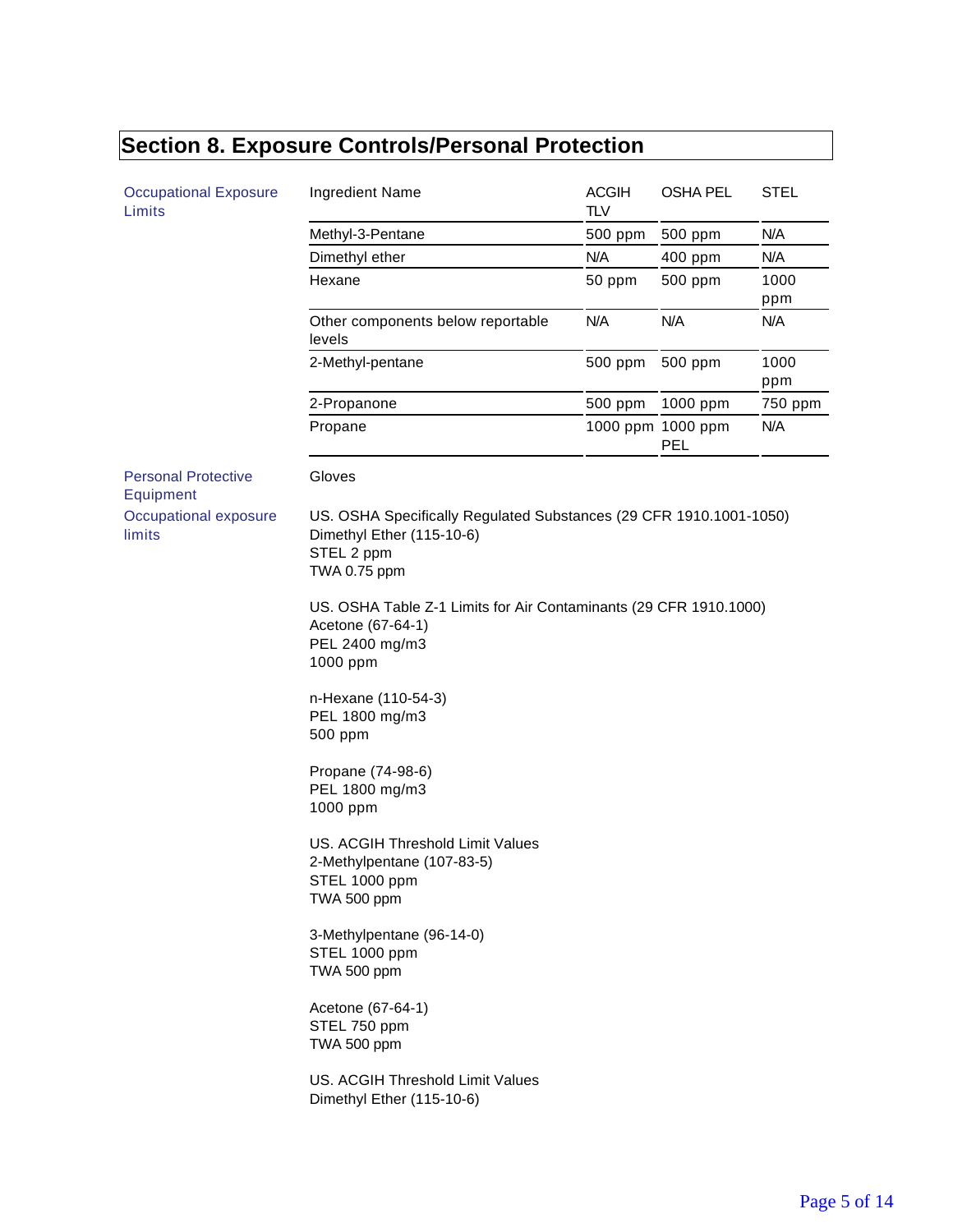|                                     | Ceiling 0.3 ppm                                                                                                                                                                                                                                                                                                                                                                                                                                                                                                                                                                                                      |
|-------------------------------------|----------------------------------------------------------------------------------------------------------------------------------------------------------------------------------------------------------------------------------------------------------------------------------------------------------------------------------------------------------------------------------------------------------------------------------------------------------------------------------------------------------------------------------------------------------------------------------------------------------------------|
|                                     | n-Hexane (110-54-3)<br>TWA 50 ppm                                                                                                                                                                                                                                                                                                                                                                                                                                                                                                                                                                                    |
|                                     | US. NIOSH: Pocket Guide to Chemical Hazards<br>Acetone (67-64-1)<br>TWA 590 mg/m3<br>250 ppm                                                                                                                                                                                                                                                                                                                                                                                                                                                                                                                         |
|                                     | Dimethyl Ether (115-10-6)<br>Ceiling 0.1 ppm<br>TWA 0.016 ppm                                                                                                                                                                                                                                                                                                                                                                                                                                                                                                                                                        |
|                                     | n-Hexane (110-54-3)<br>TWA 180 mg/m3<br>50 ppm                                                                                                                                                                                                                                                                                                                                                                                                                                                                                                                                                                       |
|                                     | Propane (74-98-6)<br>TWA 1800 mg/m3<br>1000 ppm                                                                                                                                                                                                                                                                                                                                                                                                                                                                                                                                                                      |
| <b>Biological limit values</b>      | US. Workplace Environmental Exposure Level (WEEL) Guides<br>Dimethyl Ether (115-10-6)<br>TWA 1880 mg/m3<br>1000 ppm<br><b>ACGIH Biological Exposure Indices</b>                                                                                                                                                                                                                                                                                                                                                                                                                                                      |
|                                     | Acetone (CAS 67-64-1)<br>Value: 50 mg/l<br>Determinant: Acetone<br>Specimen: Urine<br>For sampling details, please see the source document.                                                                                                                                                                                                                                                                                                                                                                                                                                                                          |
| <b>Exposure guidelines</b>          | n-Hexane (110-54-3)<br>Value: 0.4 mg/l<br>Determinant: 2,5-Hexanedion, without hydrolysis<br>Specimen: Urine<br>For sampling details, please see the source document.<br>US - California OELs: Skin designation                                                                                                                                                                                                                                                                                                                                                                                                      |
|                                     | n-Hexane (110-54-3) Can be absorbed through the skin.                                                                                                                                                                                                                                                                                                                                                                                                                                                                                                                                                                |
| Appropriate engineering<br>controls | US ACGIH Threshold Limit Values: Skin designation<br>n-Hexane (110-54-3) Can be absorbed through the skin.<br>Good general ventilation (typically 10 air changes per hour) should be used.<br>Ventilation rates should be matched to conditions. If applicable, use process<br>enclosures, local exhaust ventilation, or other engineering controls to<br>maintain airborne levels below recommended exposure limits. If exposure<br>limits have not been established, maintain airborne levels to an acceptable<br>level. Eye wash facilities and emergency shower must be available when<br>handling this product. |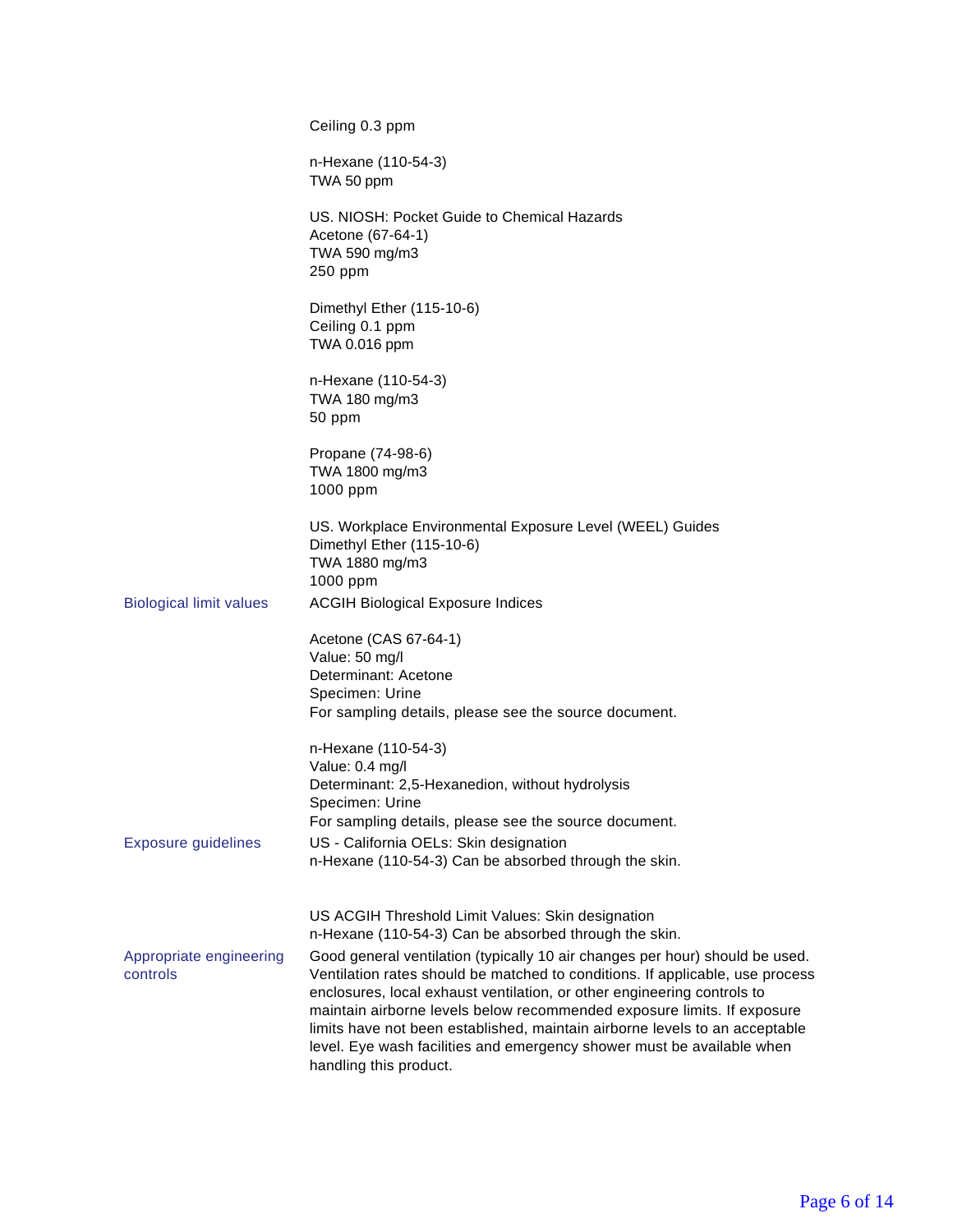| Individual protection<br>measures, such as<br>personal protective | Eye/face protection<br>Wear safety glasses with side shields (or goggles).                                                                                                                                                                                                                                                                                 |
|-------------------------------------------------------------------|------------------------------------------------------------------------------------------------------------------------------------------------------------------------------------------------------------------------------------------------------------------------------------------------------------------------------------------------------------|
| equipment                                                         | Hand protection<br>Wear appropriate chemical resistant gloves.                                                                                                                                                                                                                                                                                             |
|                                                                   | Skin protection<br>Wear appropriate chemical resistant clothing. Use of an impervious apron is<br>recommended.                                                                                                                                                                                                                                             |
|                                                                   | Respiratory protection<br>If permissible levels are exceeded use NIOSH mechanical filter / organic<br>vapor cartridge or an air-supplied respirator.                                                                                                                                                                                                       |
| General hygiene<br>considerations                                 | Thermal hazards<br>Wear appropriate thermal protective clothing, when necessary.<br>When using, do not eat, drink or smoke. Always observe good personal<br>hygiene measures, such as washing after handling the material and before<br>eating, drinking, and/or smoking. Routinely wash work clothing and protective<br>equipment to remove contaminants. |

## **Section 9. Physical and Chemical Properties**

| <b>Physical State</b>                 | Gas. Aerosol.      |
|---------------------------------------|--------------------|
| Color                                 | Not available      |
| Odor                                  | Not available      |
| <b>Odor Threshold</b>                 | Not available      |
| <b>Solubility</b>                     | Not available      |
| Partition coefficient Water/n-octanol | Not available      |
| VOC%                                  | 54.0% by<br>weight |
| <b>Viscosity</b>                      | Not available      |
| <b>Specific Gravity</b>               | 0.724              |
| <b>Density Ibs/Gal</b>                | N/A                |
| Pounds per Cubic Foot                 | N/A                |
| <b>Flash Point</b>                    | $-156F$            |
|                                       | $-104.4C$          |
| <b>FP Method</b>                      | Propellant         |
|                                       | estimated          |
| Ph                                    | Not available      |
| <b>Melting Point</b>                  | Not available      |
| <b>Boiling Point</b>                  | 97.31F             |
|                                       | 36.28C             |
|                                       | estimated          |
| <b>Boiling Range</b>                  | N/A                |
| LEL                                   | 2.2                |
| UEL                                   | 8.6                |
| <b>Evaporation Rate</b>               | Not available      |
| Flammability                          | Not available      |
| <b>Decomposition Temperature</b>      | Not available      |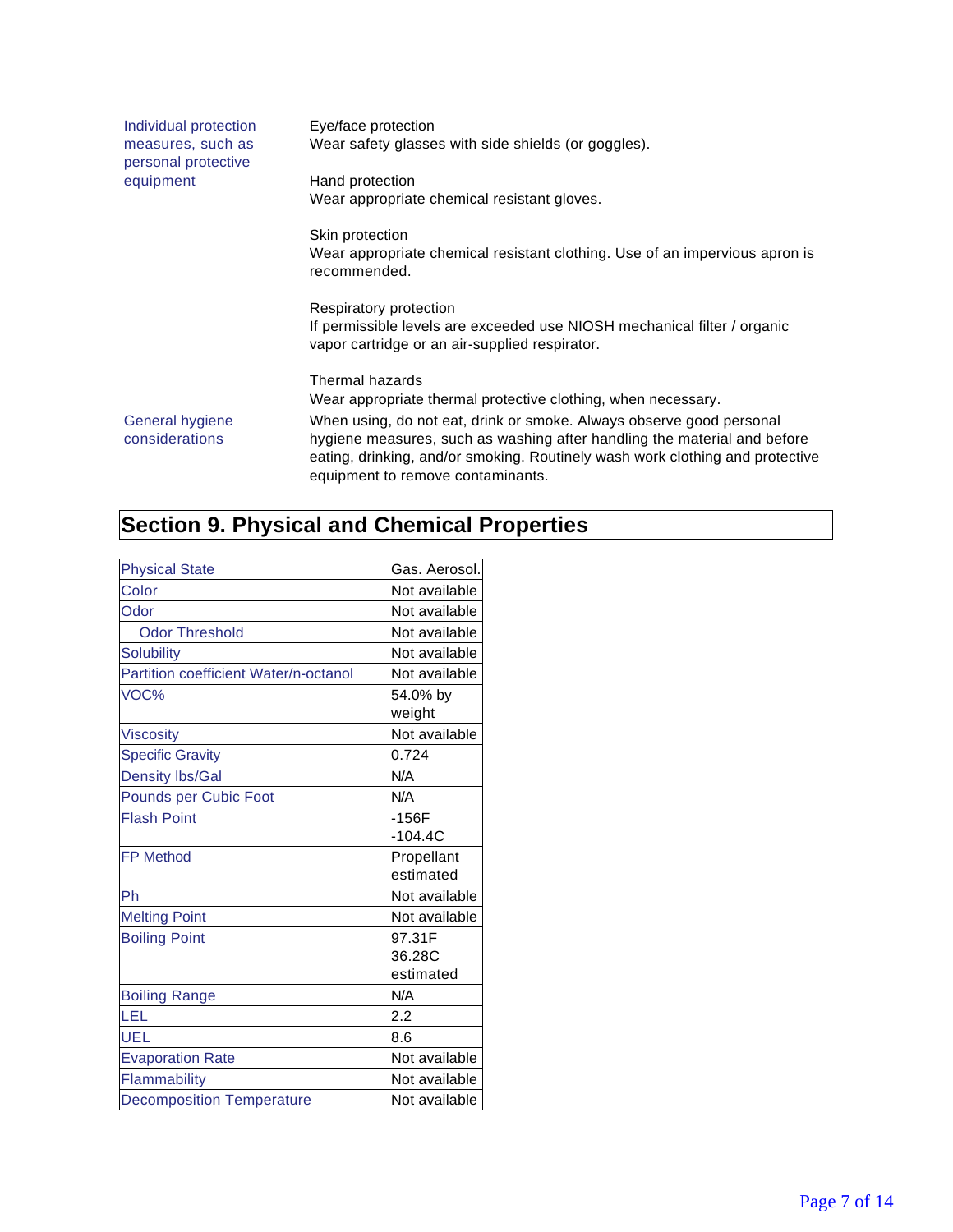| <b>Auto-ignition Temperature</b> | 565.5F<br>296.39C<br>estimated |
|----------------------------------|--------------------------------|
| <b>Vapor Pressure</b>            | 62 psig $@$<br>70F             |
|                                  | estimated                      |
| <b>Vapor Density</b>             | Not available                  |

Note The above information is not intended for use in preparing product specifications. Contact Soudal Accumetric before writing specifications.

### **Section 10. Stability and Reactivity**

| Reactivity                            | The product is stable and non-reactive under normal conditions of use,<br>storage and transport. |
|---------------------------------------|--------------------------------------------------------------------------------------------------|
| Chemical stability                    | Material is stable under normal conditions.                                                      |
| Possibility of hazardous<br>reactions | Hazardous polymerization does not occur.                                                         |
| Conditions to avoid                   | Avoid temperatures exceeding the flash point. Contact with incompatible<br>materials.            |
| Incompatible materials                | Strong oxidizing agents                                                                          |
| products                              | Hazardous decomposition No hazardous decomposition products are known.                           |

### **Section 11. Toxicological Information**

| Information on likely routes Ingestion |                                                                                                                                                                                                               |
|----------------------------------------|---------------------------------------------------------------------------------------------------------------------------------------------------------------------------------------------------------------|
| of exposure                            | Droplets of the product aspirated into the lungs through ingestion or vomiting                                                                                                                                |
|                                        | may cause a serious chemical pneumonia.                                                                                                                                                                       |
|                                        | Inhalation                                                                                                                                                                                                    |
|                                        | May cause damage to organs through prolonged or repeated exposure by<br>inhalation. May cause drowsiness and dizziness. Headache. Nausea,<br>vomiting. Narcotic effects. Prolonged inhalation may be harmful. |
|                                        |                                                                                                                                                                                                               |
|                                        | Skin contact                                                                                                                                                                                                  |
|                                        | Causes skin irritation.                                                                                                                                                                                       |
|                                        | Eye contact                                                                                                                                                                                                   |
|                                        | Causes serious eye irritation.                                                                                                                                                                                |
| Symptoms related to the                | May cause drowsiness and dizziness. Headache. Nausea, vomiting. Irritation                                                                                                                                    |
| physical, chemical and                 | of nose and throat. Aspiration may cause pulmonary edema and pneumonitis.                                                                                                                                     |
|                                        | toxicological characteristics Severe eye irritation. Symptoms may include stinging, tearing, redness,<br>swelling, and blurred vision. Skin irritation. May cause redness and pain.                           |
| <b>Acute toxicity</b>                  | May be fatal if swallowed and enters airways. Narcotic effects.                                                                                                                                               |
| Skin corrosion/irritation              | Causes skin irritation.                                                                                                                                                                                       |
| Serious eye damage/eye<br>irritation   | Causes serious eye irritation.                                                                                                                                                                                |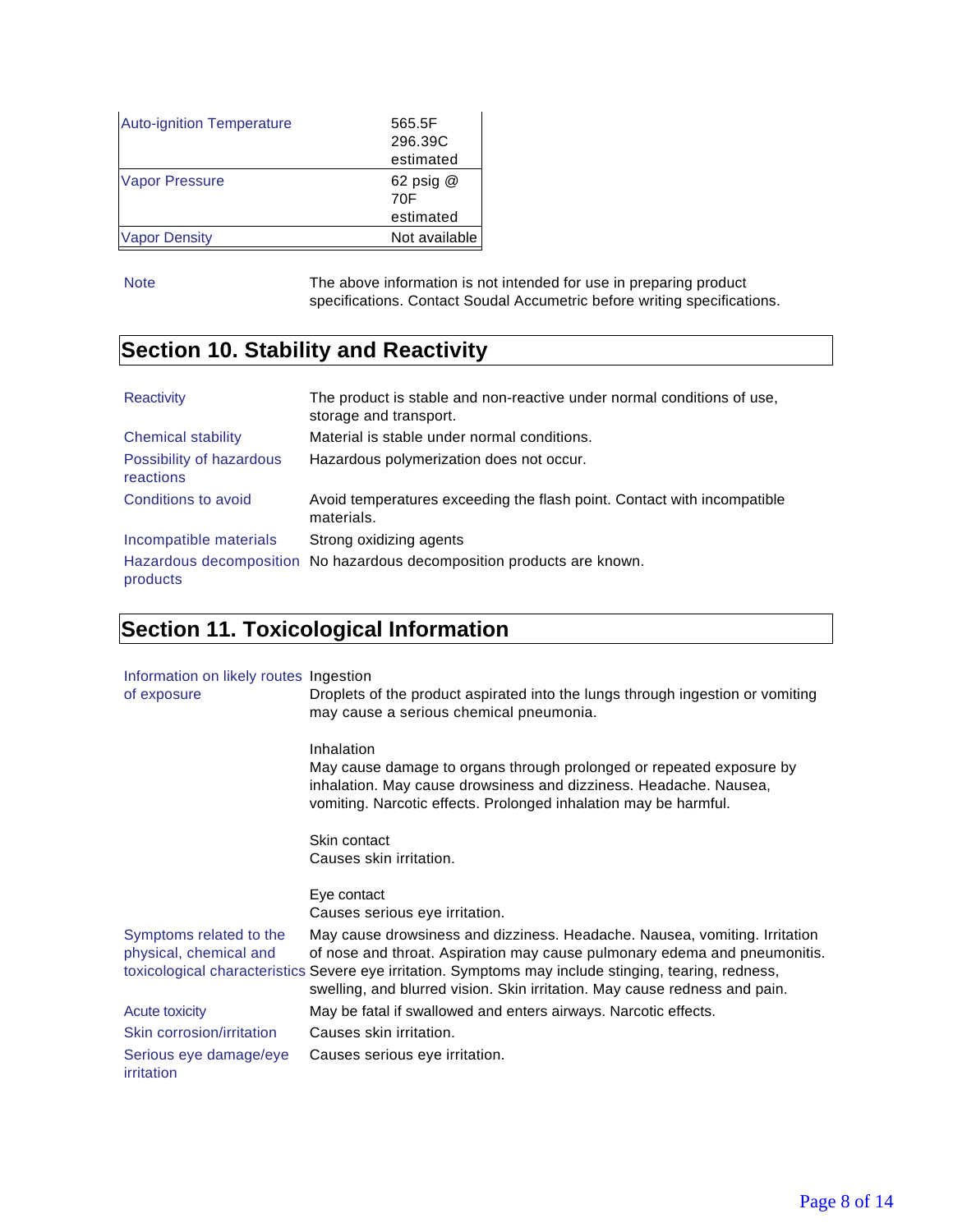| Respiratory or skin<br>sensitization                                               | Respiratory sensitization<br>Not available.                                                                           |
|------------------------------------------------------------------------------------|-----------------------------------------------------------------------------------------------------------------------|
|                                                                                    | Skin sensitization                                                                                                    |
|                                                                                    | This product is not expected to cause skin sensitization.                                                             |
| Germ cell mutagenicity                                                             | No data available to indicate product or any components present at greater<br>than 0.1% are mutagenic or genotoxic.   |
| Carcinogenicity                                                                    | This product is not considered to be a carcinogen by IARC, ACGIH, NTP, or<br>OSHA.                                    |
| <b>OSHA Specifically</b><br><b>Regulated Substances (29</b><br>CFR 1910.1001-1050) | Not listed.                                                                                                           |
| Reproductive toxicity                                                              | Suspected of damaging fertility.                                                                                      |
| Specific target organ toxicity Single exposure                                     |                                                                                                                       |
|                                                                                    | May cause drowsiness and dizziness.                                                                                   |
|                                                                                    | Repeated exposure                                                                                                     |
|                                                                                    | Respiratory system. Skin. Eyes. Nervous system. May cause damage to<br>organs through prolonged or repeated exposure. |
| <b>Aspiration hazard</b>                                                           | May be fatal if swallowed and enters airways.                                                                         |
| <b>Chronic effects</b>                                                             | Prolonged inhalation may be harmful. May cause damage to organs through<br>prolonged or repeated exposure.            |
| Product toxicological                                                              | Dermal - LD50                                                                                                         |
| information - acute                                                                | Guinea pig                                                                                                            |
|                                                                                    | 34620.0469 mg/kg, 24 Hours estimated                                                                                  |
|                                                                                    | 43.8228 ml/kg, 24 Hours estimated                                                                                     |
|                                                                                    | Rabbit<br>9690.1953 mg/kg, 24 Hours estimated<br>42.2654 ml/kg, 4 Hours estimated                                     |
|                                                                                    | Rat                                                                                                                   |
|                                                                                    | 10815.1543 mg/kg, 24 Hours estimated                                                                                  |
|                                                                                    | Inhalation - LC100                                                                                                    |
|                                                                                    | Cat                                                                                                                   |
|                                                                                    | 428.5714 % estimated                                                                                                  |
|                                                                                    | Inhalation - LC50                                                                                                     |
|                                                                                    | Mouse                                                                                                                 |
|                                                                                    | 5880.7183 mg/l estimated                                                                                              |
|                                                                                    | 247.619 %, 120 Minutes estimated<br>76.1905 mm/l, 2 Hours estimated                                                   |
|                                                                                    |                                                                                                                       |
|                                                                                    | Rat                                                                                                                   |
|                                                                                    | 35794.5742 ppm, 3 Hours estimated<br>35794.5742 ppm, 4 Hours estimated                                                |
|                                                                                    | 1292.4708 mg/l/4h estimated                                                                                           |
|                                                                                    | 79.6211 mg/l, 7 Hours estimated                                                                                       |
|                                                                                    | Inhalation - NOEL                                                                                                     |
|                                                                                    | Rat                                                                                                                   |
|                                                                                    | 14.2857 ppm, 6 Hours estimated                                                                                        |
|                                                                                    |                                                                                                                       |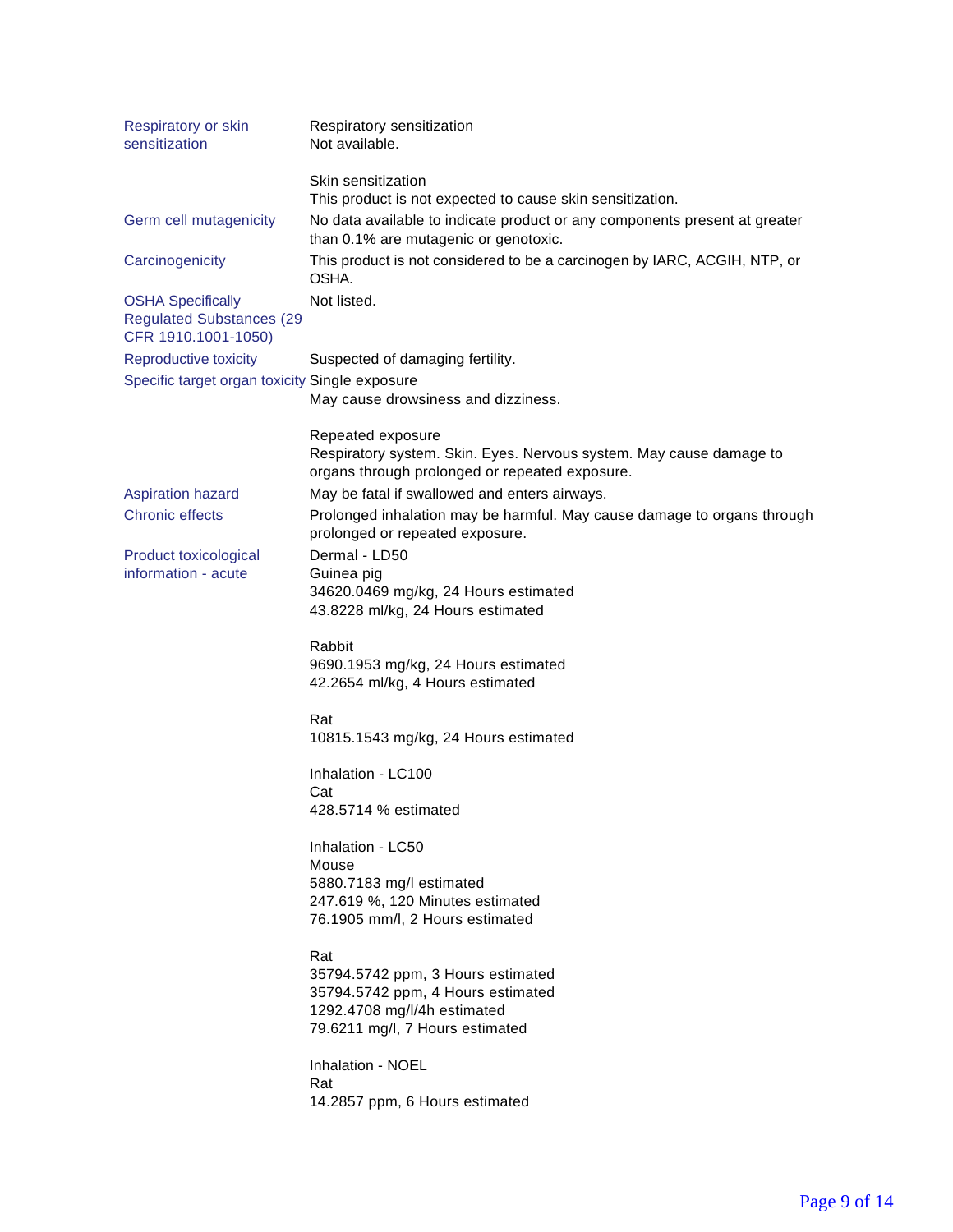Oral - LD50 Rat 2793.9211 mg/kg estimated 9.7628 ml/kg estimated Wistar rat 414.201 g/kg estimated Estimates for product may be based on additional component data not shown. Component toxicological information - acute Acetone (CAS 67-64-1) Dermal - LD50 Guinea pig > 7426 mg/kg, 24 Hours > 9.4 ml/kg, 24 Hours Rabbit > 7426 mg/kg, 24 Hours > 9.4 ml/kg, 24 Hours Inhalation - LC50 Rat 55700 ppm, 3 Hours 132 mg/l, 3 Hours 50.1 mg/l Oral - LD50 Rat 5800 mg/kg 2.2 ml/kg Dimethyl Ether (CAS 115-10-6) Inhalation - NOEL Rat 2 ppm, 6 Hours Oral - LD50 Rat 460 mg/kg n-Hexane (CAS 110-54-3) Deraml - LD50 Rabbit > 2000 mg/kg, 4 Hours > 5 ml/kg, 4 Hours Inhalation - LC50 Rat > 5000 ppm, 24 Hours > 31.86 mg/l 73860 ppm, 4 Hours Oral - LD50 Rat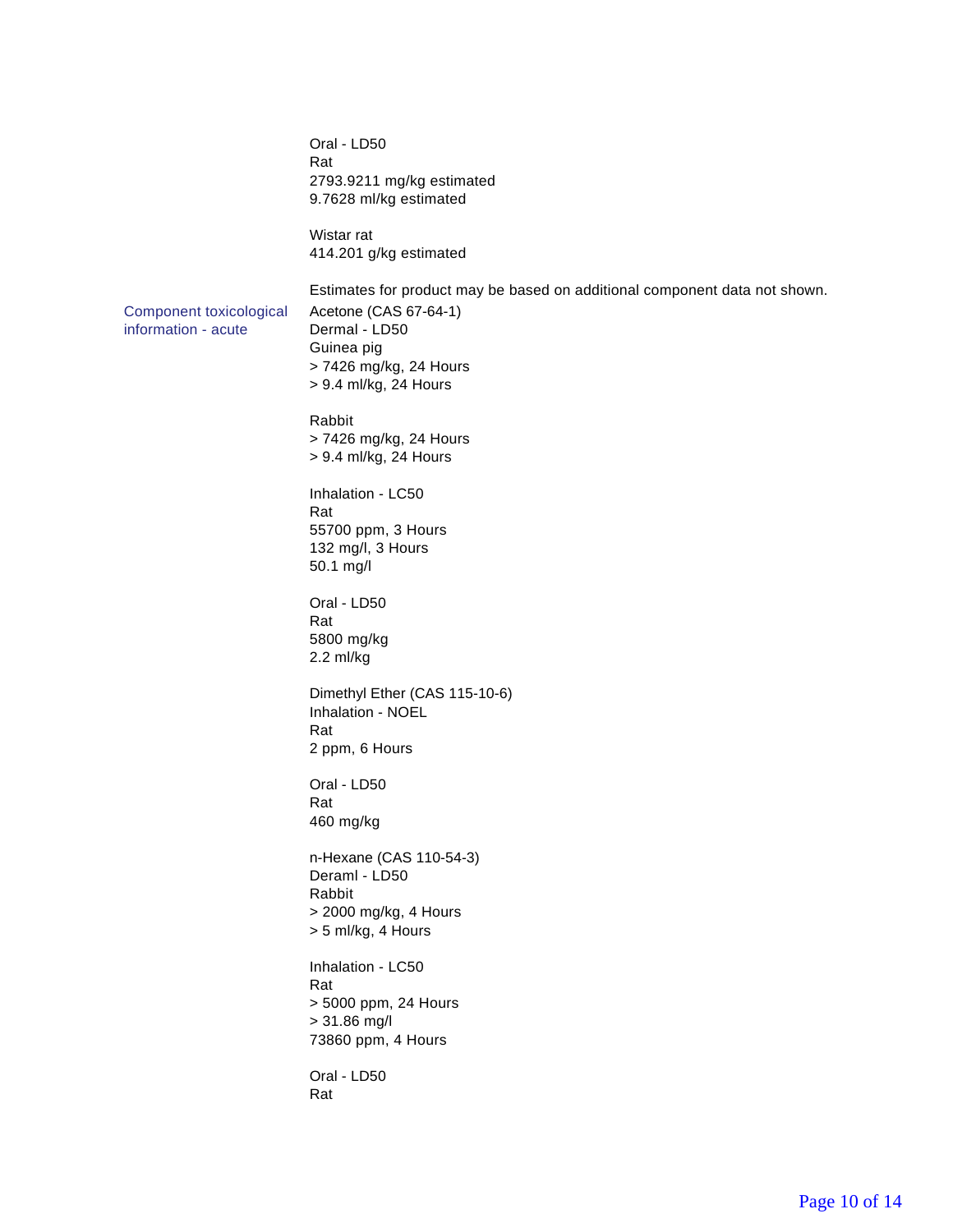24 ml/kg 24 g/kg

Wistar rat 49 g/kg

Propane (CAS 74-98-6) Inhalation - LC50 Mouse 1237 mg/l, 120 Minutes 52 %, 120 Minutes

Rat 1355 mg/l 658 mg/l/4h

### **Section 12. Ecological Information**

| <b>Ecotxicity</b>                | Toxic to aquatic life with long lasting effects.                                                  |
|----------------------------------|---------------------------------------------------------------------------------------------------|
| <b>Product ecotoxicity</b>       | Aquatic - Crustacea<br>EC50 Daphnia 91.7423 mg/l, 48 hours estimated                              |
|                                  | Aquatic - Fish<br>LC50 Fish 17.8322 mg/l, 96 hours estimated                                      |
| <b>Component ecotoxicity</b>     | Acetone (CAS 67-64-1)<br>Aquatic - Crustacea                                                      |
|                                  | EC50 Water flea (Daphnia magna) 21.6 - 23.9 mg/l, 48 hours<br>Aquatic - Fish                      |
|                                  | LC50 Rainbow trout, donaldson trout (Oncorhynchus mykiss) 4740 - 6330<br>mg/l, 96 hours           |
|                                  | Dimethyl Ether (CAS 115-10-6)                                                                     |
|                                  | Aquatic - Crustacea<br>EC50 Water flea (Daphnia pulex) 4.3 - 7.8 mg/l, 48 hours<br>Aquatic - Fish |
|                                  | LC50 Striped bass (Morone saxatilis) 10.302 - 16.743 mg/l, 96 hours                               |
|                                  | n-Hexane (CAS 110-54-3)                                                                           |
|                                  | Aquatic - Fish                                                                                    |
|                                  | LC50 Fathead minnow (Pimephales promelas) 2.101 - 2.981 mg/l, 96 hours                            |
| Persistence and<br>degradability | No data is available on the degradability of this product.                                        |
| <b>Bioaccumulative potential</b> | Partition coefficient n-octanol / water (log Kow)                                                 |
|                                  | 2-Methylpentane 3.74                                                                              |
|                                  | 3-Methylpentane 3.6<br>Acetone -0.24                                                              |
|                                  | Dimethyl Ether 0.1                                                                                |
|                                  | n-Hexane 3.9                                                                                      |
|                                  | Propane 2.36                                                                                      |
| Mobility in soil                 | No data available.                                                                                |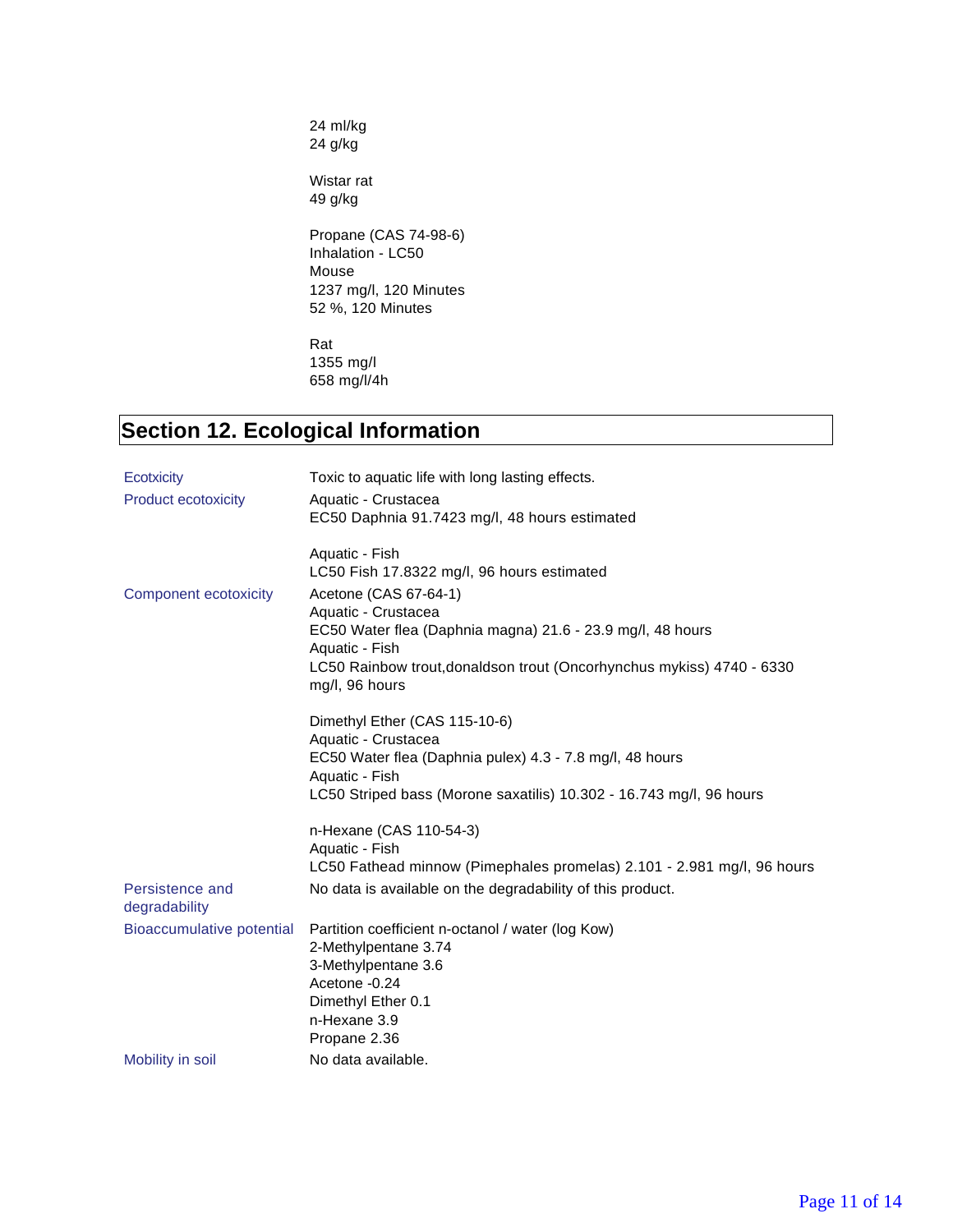Other adverse effects No other adverse environmental effects (e.g. ozone depletion, photochemical ozone creation potential, endocrine disruption, global warming potential) are expected from this component.

#### **Section 13. Disposal**

| Disposal instructions                               | Collect and reclaim or dispose in sealed containers at licensed waste<br>disposal site. Do not allow this material to drain into sewers/water supplies.<br>Do not contaminate ponds, waterways or ditches with chemical or used<br>container. Dispose of contents/container in accordance with local/regional<br>/national/international regulations. |
|-----------------------------------------------------|-------------------------------------------------------------------------------------------------------------------------------------------------------------------------------------------------------------------------------------------------------------------------------------------------------------------------------------------------------|
| Local disposal regulations                          | Dispose in accordance with all applicable regulations.                                                                                                                                                                                                                                                                                                |
| Hazardous waste code                                | The waste code should be assigned in discussion between the user, the<br>producer and the waste disposal company.                                                                                                                                                                                                                                     |
| <b>US RCRA Hazardous</b><br>Waste U List: Reference | Acetone (CAS 67-64-1) U002                                                                                                                                                                                                                                                                                                                            |
| Waste from residues /<br>unused products            | Dispose of in accordance with local regulations. Empty containers or liners<br>may retain some product residues. This material and its container must be<br>disposed of in a safe manner (see: Disposal instructions).                                                                                                                                |
| Contaminated packaging                              | Since emptied containers may retain product residue, follow label warnings<br>even after container is emptied. Empty containers should be taken to an<br>approved waste handling site for recycling or disposal.                                                                                                                                      |

### **Section 14. Transport Information**

| <b>UN Number</b>                            | 1950                                                                                                                                                                                                                                                                                                                                                                                                                                                                                                                       |
|---------------------------------------------|----------------------------------------------------------------------------------------------------------------------------------------------------------------------------------------------------------------------------------------------------------------------------------------------------------------------------------------------------------------------------------------------------------------------------------------------------------------------------------------------------------------------------|
| UN Proper Shipping Name Aerosols, flammable |                                                                                                                                                                                                                                                                                                                                                                                                                                                                                                                            |
| <b>DOT Classification</b>                   | Class 2.1 Subsidiary risk - Label(s) 2.1                                                                                                                                                                                                                                                                                                                                                                                                                                                                                   |
| <b>Packing Group</b>                        | Not applicable                                                                                                                                                                                                                                                                                                                                                                                                                                                                                                             |
| Special precautions for<br>user             | Read safety instructions, SDS and emergency procedures before handling.<br>Read safety instructions, SDS and emergency procedures before handling.                                                                                                                                                                                                                                                                                                                                                                         |
| Other transportation<br>onfrmation          | Special provisions N82<br>Packaging exceptions 306<br>Packaging non bulk None<br>Packaging bulk None                                                                                                                                                                                                                                                                                                                                                                                                                       |
| <b>Note</b>                                 | This product meets the exception requirements of section 173.306 as a<br>limited quantity and may be shipped as a limited quantity. Until 12/31/2020, the<br>"Consumer Commodity - ORM-D" marking may still be used in place of the<br>new limited quantity diamond mark for packages of UN 1950 Aerosols.<br>Limited quantities require the limited quantity diamond mark on cartons after<br>12/31/20 and may be used now in place of the "Consumer Commodity"<br>ORM-D" marking and both may be displayed concurrently. |

### **Section 15. Regulatory Information**

| US federal regulations | This product is a "Hazardous Chemical" as defined by the OSHA Hazard |
|------------------------|----------------------------------------------------------------------|
|                        | Communication Standard, 29 CFR 1910.1200.                            |
|                        | All components are on the U.S. EPA TSCA Inventory List.              |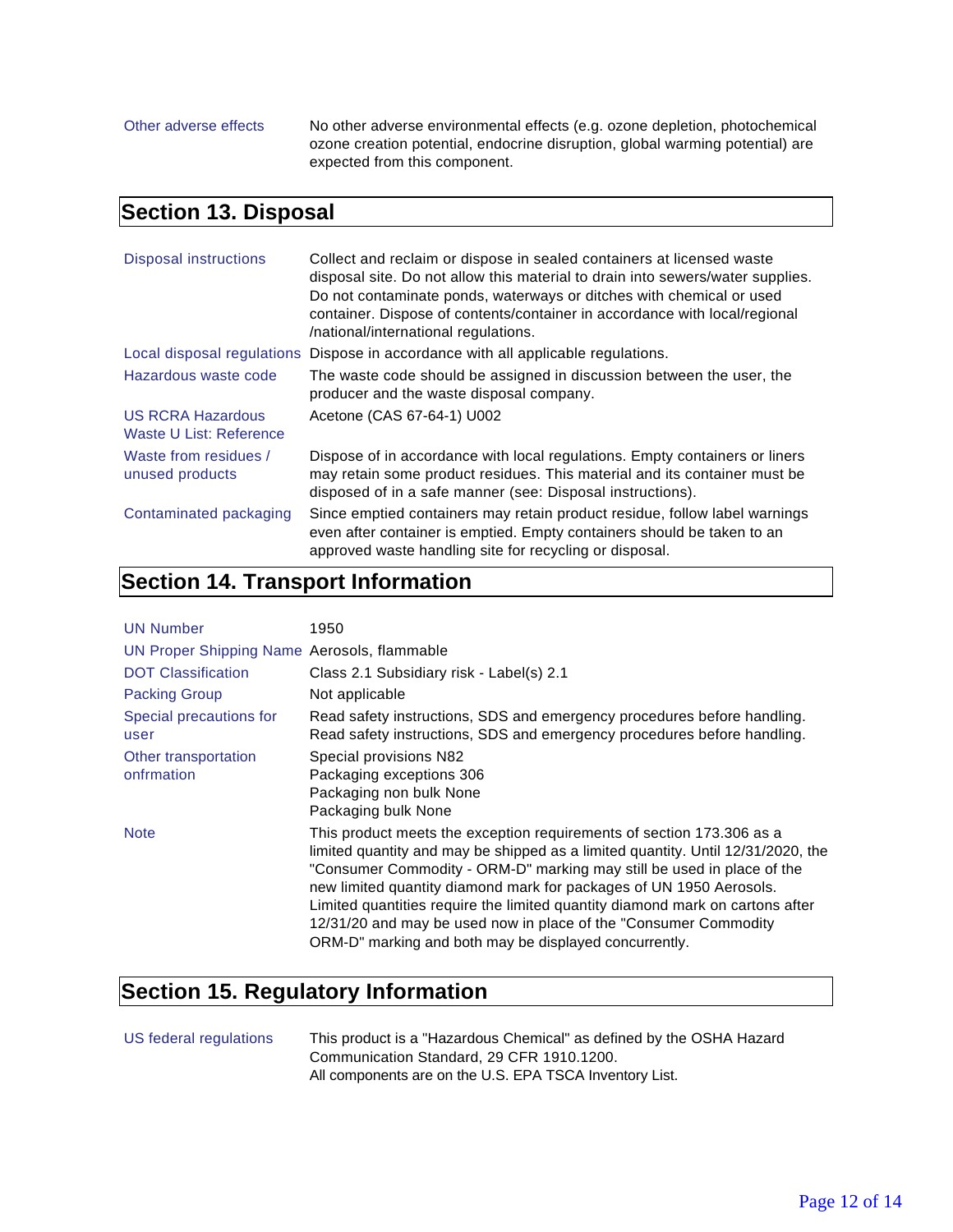|                                                                          | TSCA Section 12(b) Export Notification (40 CFR 707, Subpt. D)<br>Not regulated.                                                                                                                                                                                                                          |
|--------------------------------------------------------------------------|----------------------------------------------------------------------------------------------------------------------------------------------------------------------------------------------------------------------------------------------------------------------------------------------------------|
|                                                                          | CERCLA Hazardous Substance List (40 CFR 302.4)<br>Acetone (CAS 67-64-1) Listed.<br>n-Hexane (CAS 110-54-3) Listed.                                                                                                                                                                                       |
|                                                                          | SARA 304 Emergency release notification<br>Not regulated.                                                                                                                                                                                                                                                |
| <b>Superfund Amendments</b><br>and Reauthorization Act of<br>1986 (SARA) | OSHA Specifically Regulated Substances (29 CFR 1910.1001-1050)<br>Not listed.<br>Hazard categories<br>Immediate Hazard - Yes<br>Delayed Hazard - Yes<br>Fire Hazard - Yes<br>Pressure Hazard - Yes<br>Reactivity Hazard - No                                                                             |
|                                                                          | SARA 302 Extremely hazardous substance                                                                                                                                                                                                                                                                   |
|                                                                          | Phenol 108-95-2<br>Reportable quantity: 1000<br>Threshold planning quantity: 500 - 10000 lbs                                                                                                                                                                                                             |
|                                                                          | SARA 311/312 Hazardous chemical<br>No                                                                                                                                                                                                                                                                    |
|                                                                          | SARA 313 (TRI reporting)<br>n-Hexane 110-54-3 10 - 20%<br>Ethyl Benzene 100-41-4 0.01 - 0.1%<br>Styrene 100-42-5 0.01 - 0.1%                                                                                                                                                                             |
| Other federal regulations                                                | Clean Air Act (CAA) Section 112 Hazardous Air Pollutants (HAPs) List<br>n-Hexane (CAS 110-54-3)                                                                                                                                                                                                          |
|                                                                          | Clean Air Act (CAA) Section 112(r) Accidental Release Prevention (40 CFR<br>68.130)<br>Dimethyl Ether (CAS 115-10-6)<br>Propane (CAS 74-98-6)                                                                                                                                                            |
|                                                                          | Safe Drinking Water Act (SDWA)<br>Not regulated.                                                                                                                                                                                                                                                         |
|                                                                          | Drug Enforcement Administration (DEA). List 2, Essential Chemicals (21 CFR<br>1310.02(b) and 1310.04(f)(2) and Chemical Code Number<br>Acetone (CAS 67-64-1) 6532<br>Drug Enforcement Administration (DEA). List 1 & 2 Exempt Chemical Mixtures<br>$(21$ CFR 1310.12(c))<br>Acetone (CAS 67-64-1) 35 %WV |
|                                                                          | DEA Exempt Chemical Mixtures Code Number<br>Acetone (CAS 67-64-1) 6532                                                                                                                                                                                                                                   |